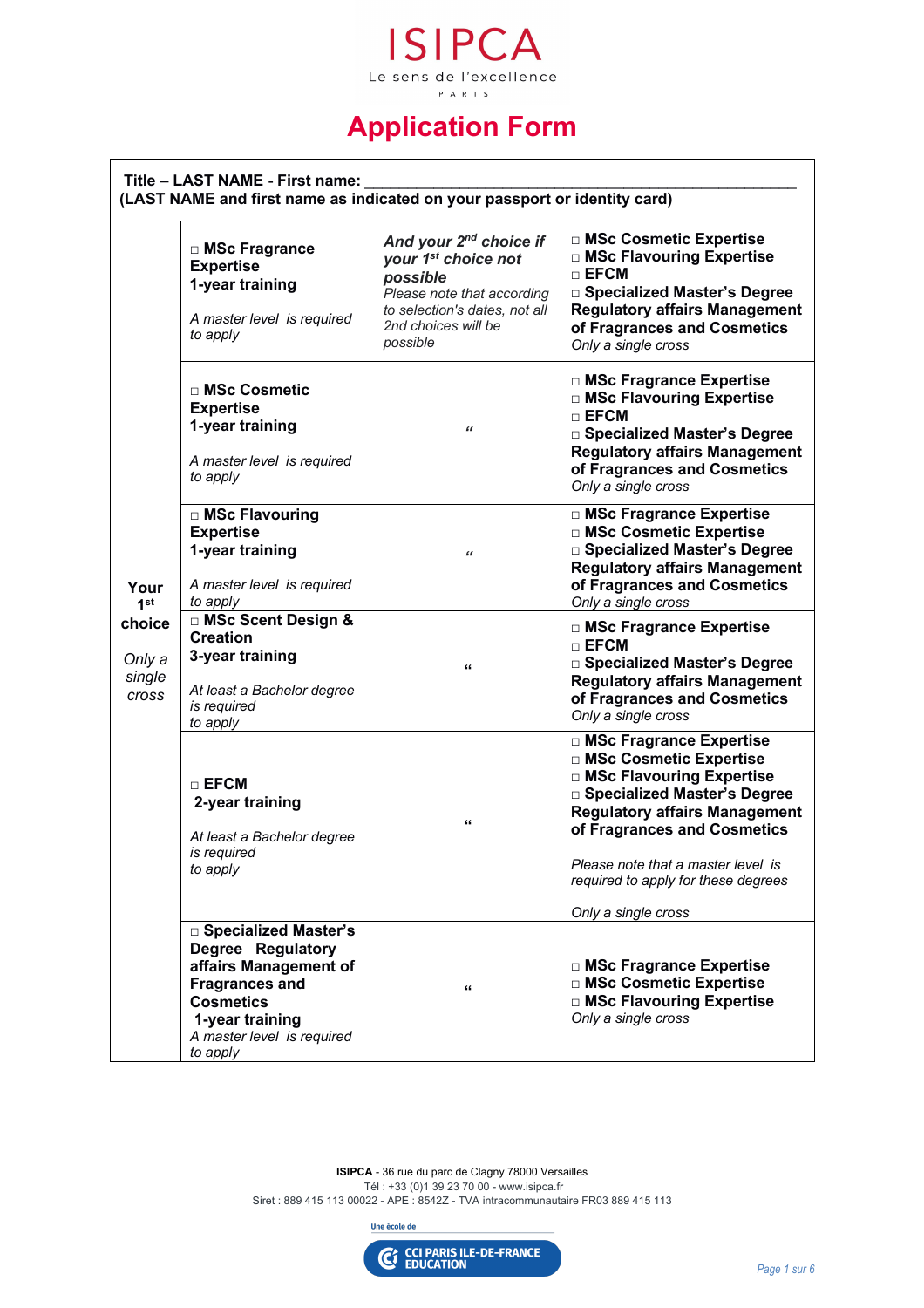| Page 1 sur 6<br>ISIPC                                                                                                                                                                                                                          |  |                                                                |                                                                                                                                                                                                                                    |                                                   |  |
|------------------------------------------------------------------------------------------------------------------------------------------------------------------------------------------------------------------------------------------------|--|----------------------------------------------------------------|------------------------------------------------------------------------------------------------------------------------------------------------------------------------------------------------------------------------------------|---------------------------------------------------|--|
|                                                                                                                                                                                                                                                |  | Le sens de l'excellence<br>PARIS                               |                                                                                                                                                                                                                                    |                                                   |  |
| Country of birth: ________                                                                                                                                                                                                                     |  |                                                                |                                                                                                                                                                                                                                    |                                                   |  |
|                                                                                                                                                                                                                                                |  | Nationality: □ French □ European Union<br>□ Non-European Union |                                                                                                                                                                                                                                    |                                                   |  |
| INE/NNE/BEA number (10 digits and 1 letter):<br>* INE number (student national ID), NNE (national student number)<br>or BEA (academic student base) correspond to a single number<br>assigned to you at the time of your French Baccalaureate. |  |                                                                |                                                                                                                                                                                                                                    |                                                   |  |
| Disability: Disability: Disability: Disability: Disability: Disamon Disable 2012                                                                                                                                                               |  |                                                                |                                                                                                                                                                                                                                    |                                                   |  |
| $\square$ MDPH disability<br>centre notification                                                                                                                                                                                               |  | $\Box$ RQTH disabled<br>worked recognition                     |                                                                                                                                                                                                                                    | $\Box$ Arrangements granted for previous<br>exams |  |
| <b>Your current situation</b>                                                                                                                                                                                                                  |  |                                                                |                                                                                                                                                                                                                                    |                                                   |  |
| □ Student    □ Employee     □ Job seeker<br>□ Other, please specify:                                                                                                                                                                           |  |                                                                |                                                                                                                                                                                                                                    |                                                   |  |
| If you are an employee, please provide your employer's contact information                                                                                                                                                                     |  |                                                                |                                                                                                                                                                                                                                    |                                                   |  |
|                                                                                                                                                                                                                                                |  |                                                                |                                                                                                                                                                                                                                    |                                                   |  |
|                                                                                                                                                                                                                                                |  |                                                                |                                                                                                                                                                                                                                    |                                                   |  |
| <b>Baccalaureate (Series or specialisation):</b>                                                                                                                                                                                               |  |                                                                | <b>Year obtained:</b> The state of the state of the state of the state of the state of the state of the state of the state of the state of the state of the state of the state of the state of the state of the state of the state |                                                   |  |
| <b>Current course:</b>                                                                                                                                                                                                                         |  |                                                                |                                                                                                                                                                                                                                    |                                                   |  |
| Institution                                                                                                                                                                                                                                    |  |                                                                |                                                                                                                                                                                                                                    |                                                   |  |
| <b>Address</b>                                                                                                                                                                                                                                 |  |                                                                |                                                                                                                                                                                                                                    |                                                   |  |
| <b>Postcode - City</b>                                                                                                                                                                                                                         |  |                                                                |                                                                                                                                                                                                                                    |                                                   |  |

**Last diploma obtained (if different from Baccalaureate and year of graduation):** 

| <b>Institution</b>        |  |
|---------------------------|--|
| <b>Address</b>            |  |
| <b>Postal Code - City</b> |  |

\_\_\_\_\_\_\_\_\_\_\_\_\_\_\_\_\_\_\_\_\_\_\_\_\_\_\_\_\_\_\_\_\_\_\_\_\_\_\_\_\_\_\_\_\_\_\_\_\_\_\_\_\_\_\_\_\_\_\_\_\_\_\_\_\_\_\_\_\_\_\_\_\_\_\_\_\_\_\_

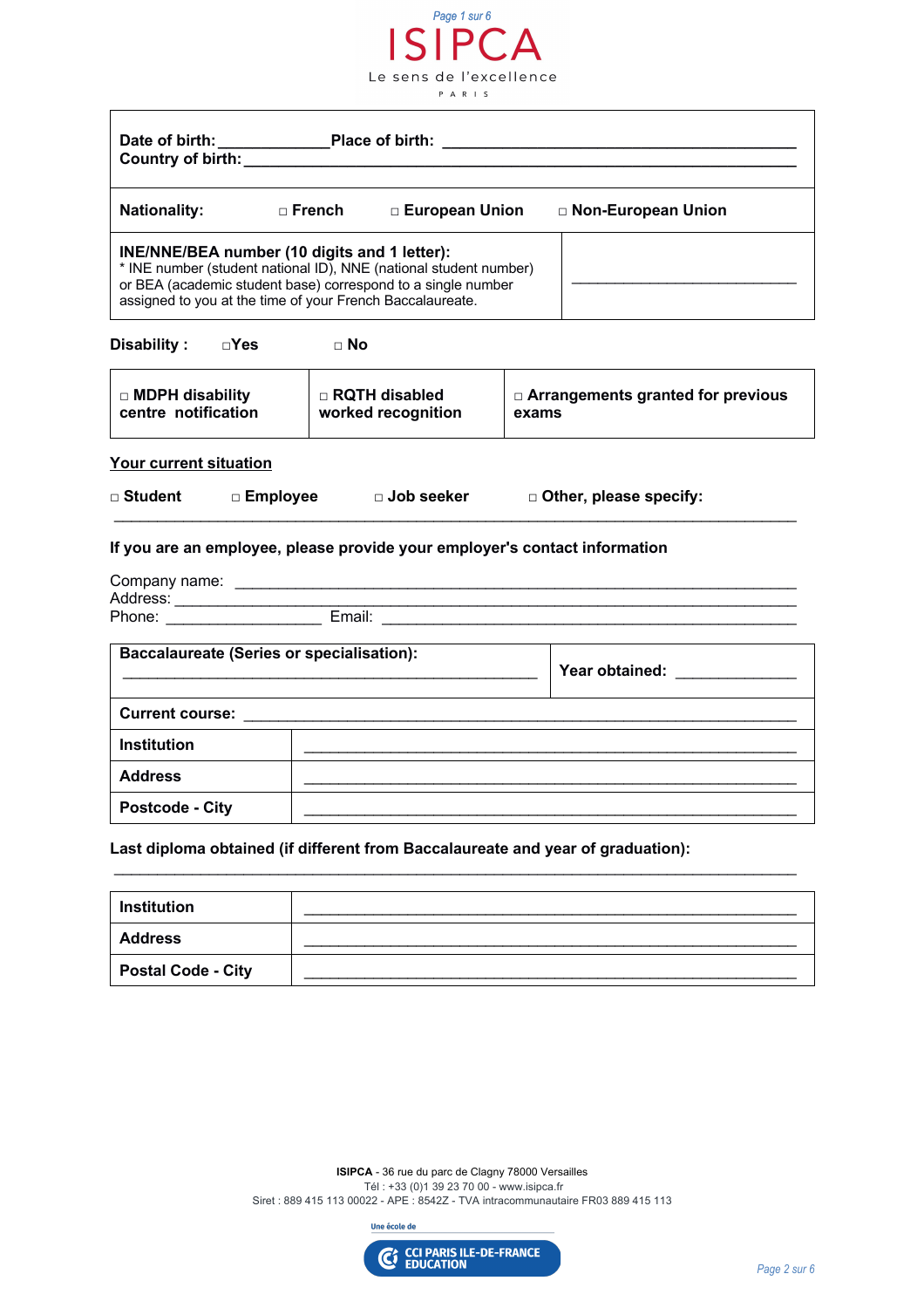

#### *Students must attach a TOEFL IBT 80 (or IELTS 6.5 / TOEIC 85) proof.*

**The certificate provided must be attached to this form as one file and uploaded onto your Netyparéo personal space, by following this link: https://formations.cci-paris-idf.fr/PML/index.php/preinscription/ in the "Specific Documents" section.**

### *Your French level***:**  □ **Non-speaker** □ **Beginner** □ **Intermediate** □ **Advanced** □ **Native Please indicate if you have:**

□ DELF A1 □ DELF A2 □ DELF B1 □ DELF B2 □ DALF C1 □ DALF C2 (please upload it in the "Specific Documents" section) – this document is not mandatory.

#### **Work experience (including internships) in the past three years, if applicable:**

| Dates /<br><b>Duration</b> | Job title / Description | Company /<br>City |
|----------------------------|-------------------------|-------------------|
| 2021                       |                         |                   |
| 2020                       |                         |                   |
| 2019                       |                         |                   |

#### **Your answers to the following questions will be forwarded to the admission panel if you are selected for an interview. We recommend that you take care answering them.**

## Surname - First name:

#### **Describe your career goals:**

**Explain in a few lines why you would like to take this course:**

(career goals, knowledge of the sector or the school, etc.)

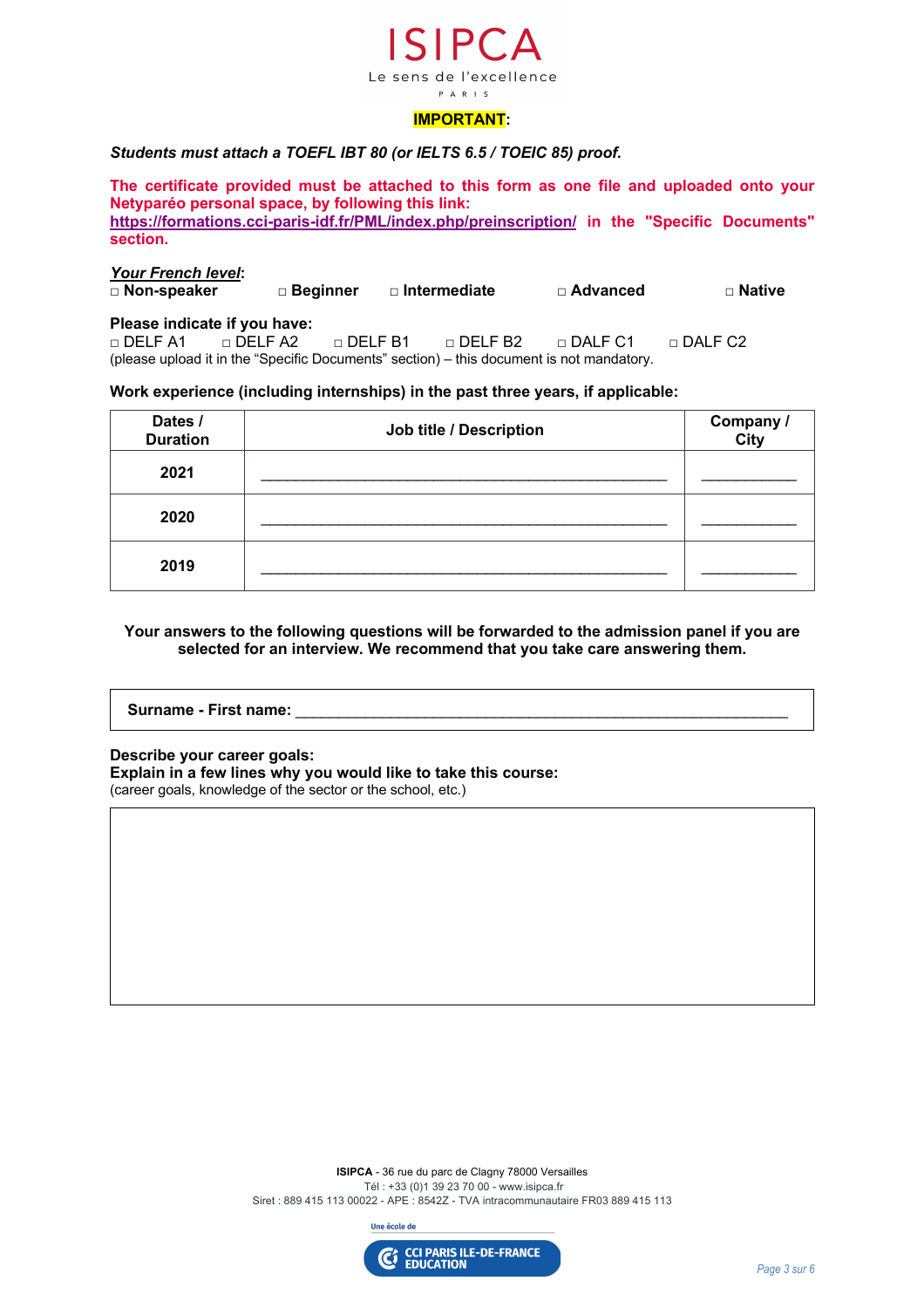

#### **Do you have any experience in this sector of activity? If so, what and for how long?**

**Regarding your experience, what are you the proudest of and how can this be of benefit for your career goals?**

(Internships, summer jobs, volunteering, school, family, etc.)

**Why do you want to train on an internship?** 

**What are your career goals after this course? What steps have you already taken?**

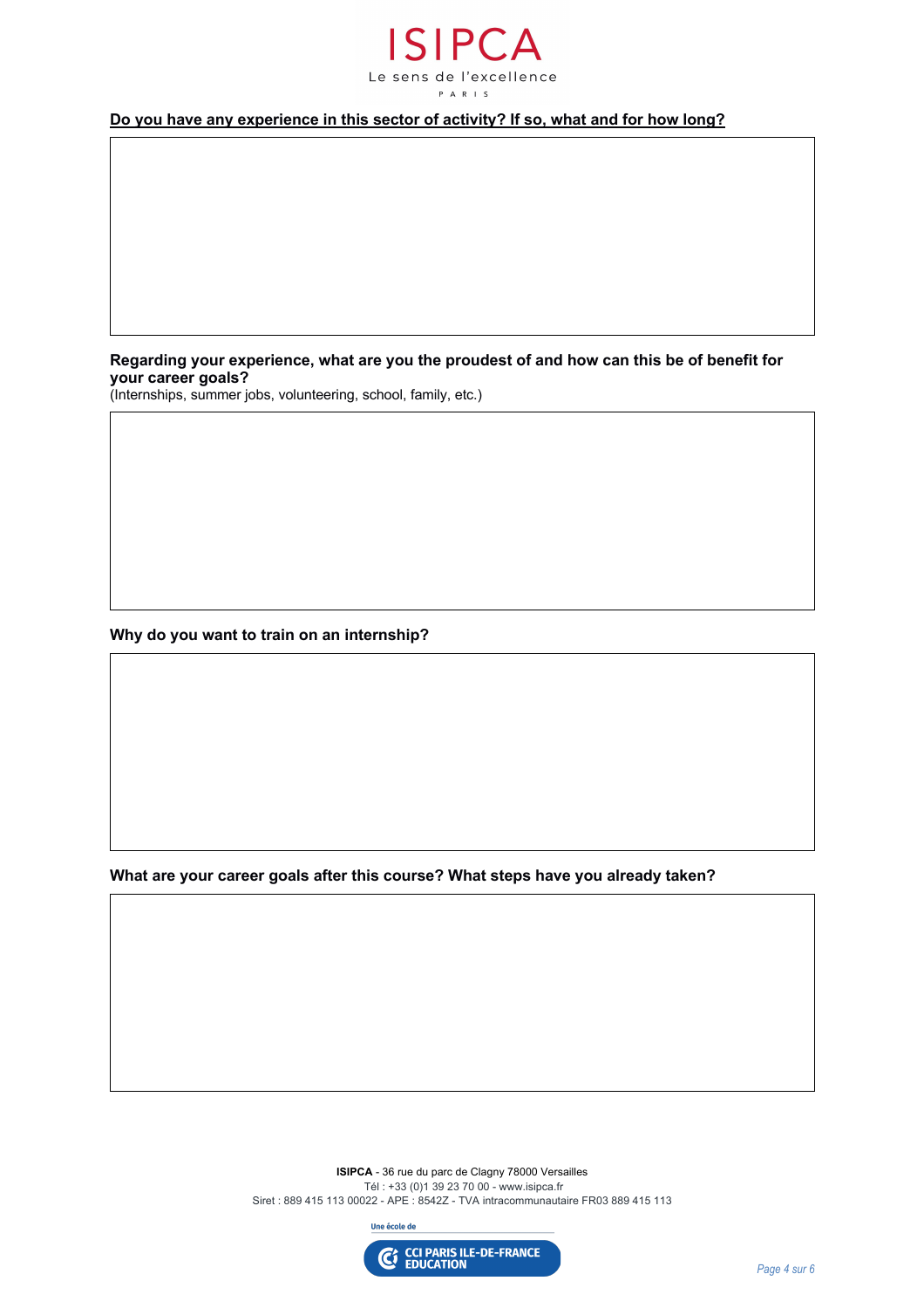

#### **What characteristics are you looking for in a company for an internship?**

(industry, size, location, etc.)

**What activities and tasks would you like to undertake during your internship?**

| Do you have a driving license?                                | Yes | No |
|---------------------------------------------------------------|-----|----|
| Do you have a car?                                            | Yes | No |
| Are you willing to move away from home to find an internship? | Yes | Nο |
| Will you need to search for accommodation?                    | Yes | Nο |

**What office software or tools can you use?** (Please list and specify your level of proficiency)